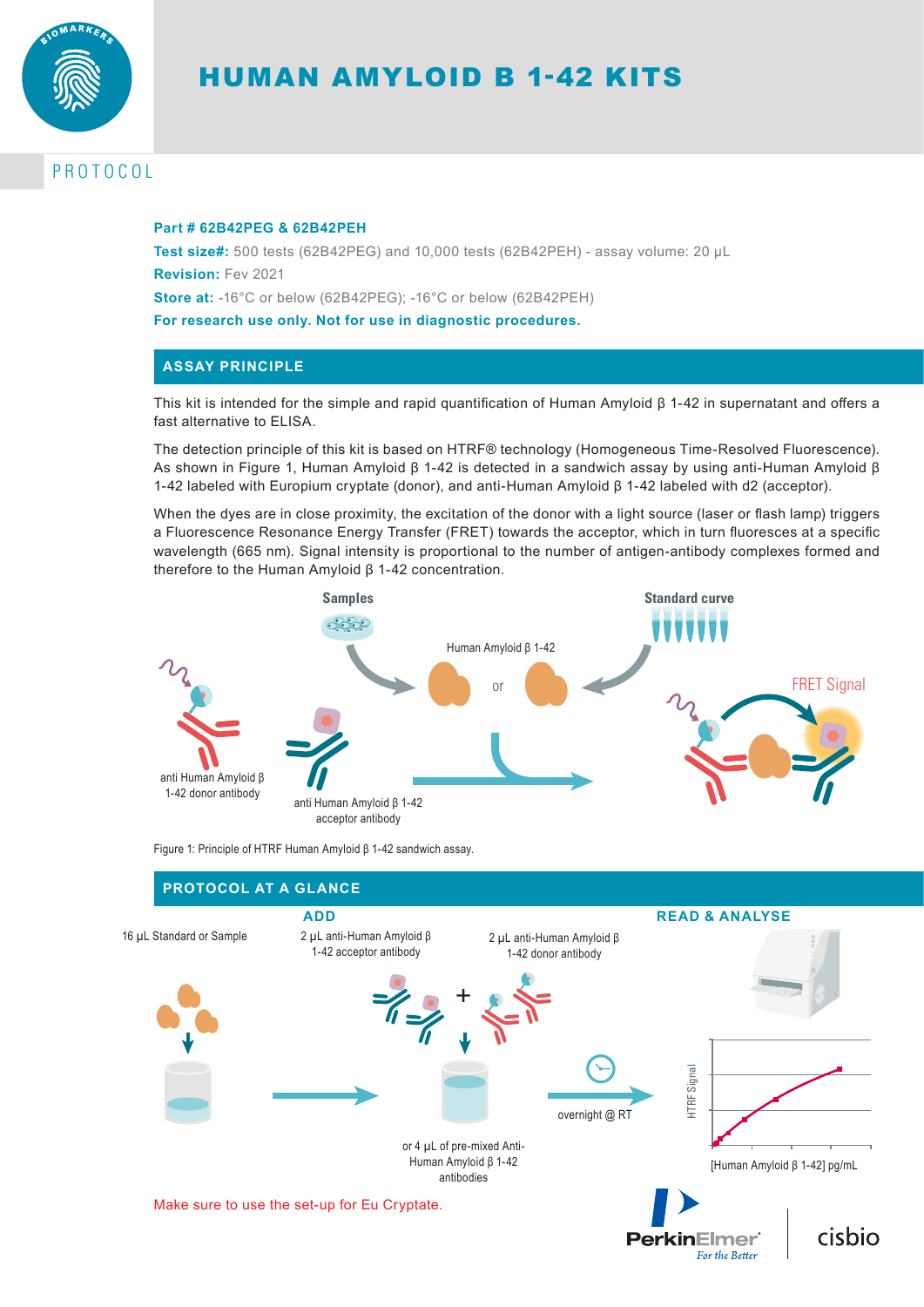# **MATERIALS PROVIDED:**

| <b>KIT COMPONENTS</b>                           | <b>500 TESTS *</b><br><b>CAT#62B42PEG</b> | 10,000 TESTS *<br><b>CAT # 62B42PEH</b> |
|-------------------------------------------------|-------------------------------------------|-----------------------------------------|
| Human Amyloid β 1-42 Standard                   | 1 vial                                    | 2 vials                                 |
| Lyophilized                                     | $6,000$ pg/mL                             | $6,000$ pg/mL                           |
| Human Amyloid $\beta$ 1-42 Eu Cryptate Antibody | 1 vial - $20 \mu L$                       | 1 vial - 0.4 mL                         |
|                                                 | Frozen - 50X                              | Frozen - 50X                            |
| Human Amyloid β 1-42 d2 Antibody                | 1 vial - $20 \mu L$                       | 1 vial - 0.4 mL                         |
|                                                 | Frozen - 50X                              | Frozen - 50X                            |
| Diluent #5 **                                   | 1 vial                                    | 1 vial                                  |
| 5X                                              | 2 mL                                      | $10 \text{ mL}$                         |
| Detection buffer ***                            | 2 vials                                   | 1 vial                                  |
|                                                 | $1.5$ mL                                  | 50 mL                                   |
| ready-to-use                                    | Detection Buffer #3                       | Detection Buffer #3                     |

\* When used as advised, the two available kit sizes will provide sufficient reagents for 500 tests and 10,000 tests respectively in 20 µL final volume..

Assay volumes can be adjusted proportionally to run the assay in 96 or 1536 well microplates.

\*\* Medium like cell culture medium can be an alternative to the diluent.

\*\*\* The Detection buffer is used to prepare working solutions of acceptor and donor reagents.

#### **PURCHASE SEPARATELY:**

• HTRF®-Certified Reader. Make sure the setup for Eu Cryptate is used.

For a list of HTRF-compatible readers and set-up recommendations, please visit www.cisbio.com/compatible-readers

• Small volume (SV) detection microplates. For information about microplate recommendations, please visit our website at: cisbio. com/microplates-recommendations

# **STORAGE AND STABILITY**



Store the kit at -16°C or below.

Under proper storage conditions, reagents are stable until the expiry date indicated on the label. Diluent and detection buffer are shipped frozen, but can be stored at 2-8°C in your premises.



If lyophilized, reconstituted reagents, antibodies, and standard stock solutions may be frozen and thawed only once. To avoid freeze/thaw cycles, it is recommended to dispense remaining stock solutions into disposable plastic vials for storage at -16°C or below .

Volume of Human Amyloid β 1-42 standard aliquots should not be under 100 µL.

Thawed diluent and detection buffer can be stored at 2-8°C in your premises.

### **REAGENT PREPARATION**

#### **BEFORE YOU BEGIN:**

- It is very important to prepare reagents in the specified buffers. The use of an incorrect diluent may affect reagent stability and assay results.
- Thaw the frozen reagents at room temperature, allow them to warm up to room temperature for at least 30 mins before use
- Before use, allow Diluent and Detection buffer to warm up at room temperature and homogenize them with a vortex.
- It is recommended to filter buffers.
- Antibody solutions must be prepared in individual vials and can be mixed prior to dispensing.
- Human Amyloid β 1-42 standards (for standard curve) must be prepared in diluent or in the same medium as the samples.

# **TAKE CARE TO PREPARE STOCK AND WORKING SOLUTIONS ACCORDING TO THE DIRECTIONS FOR THE KIT SIZE YOU HAVE PURCHASED.**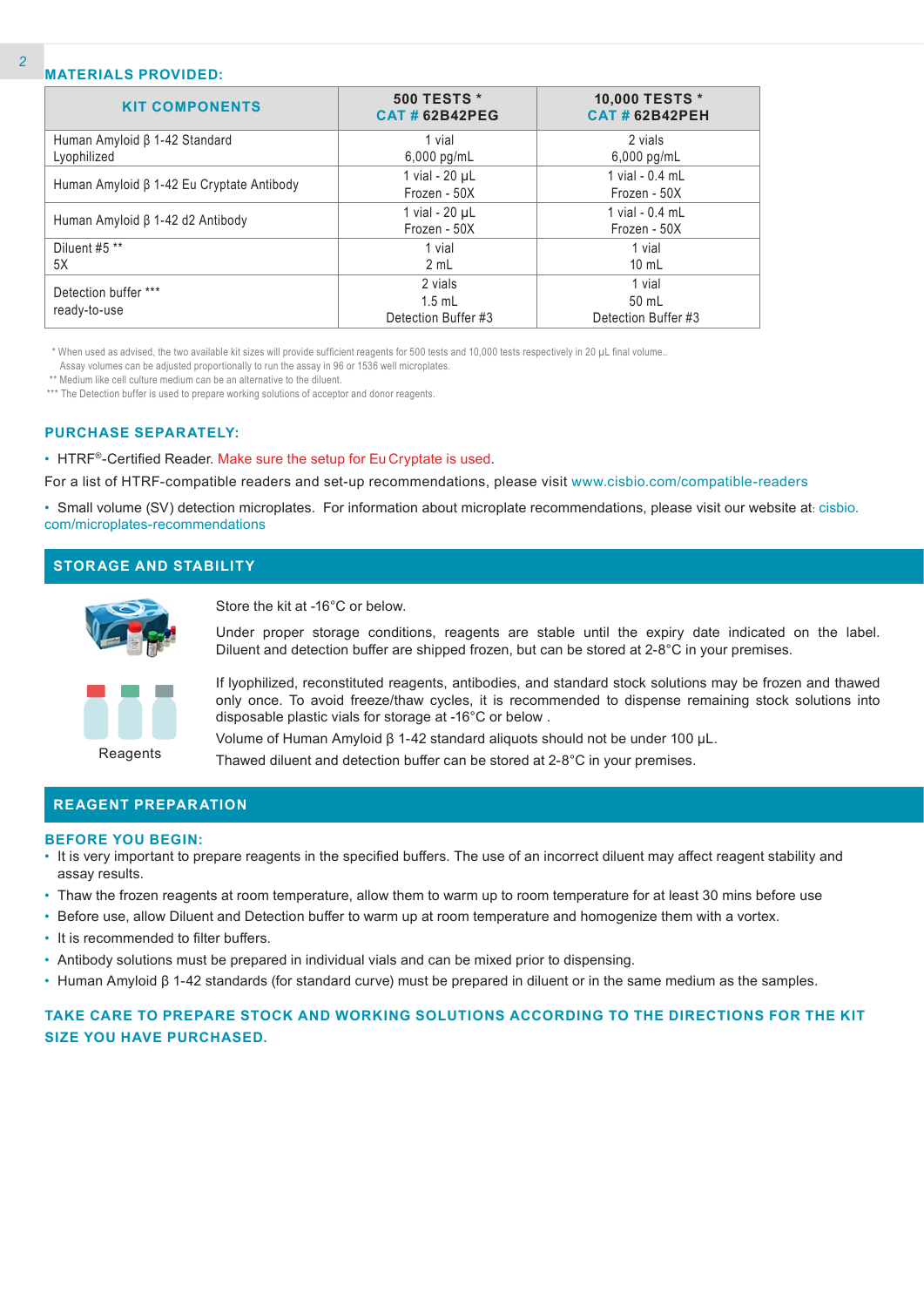# **TO PREPARE REAGENT STOCK SOLUTIONS:**

| <b>500 TESTS KIT - 62B42PEG</b>                                                                                                                                                                                                                                                                                                                                                                                            |                                                | 10,000 TESTS KIT - 62B42PEH |                                                                                                                                                                                                                                                                                                                                                                                                                            |  |  |
|----------------------------------------------------------------------------------------------------------------------------------------------------------------------------------------------------------------------------------------------------------------------------------------------------------------------------------------------------------------------------------------------------------------------------|------------------------------------------------|-----------------------------|----------------------------------------------------------------------------------------------------------------------------------------------------------------------------------------------------------------------------------------------------------------------------------------------------------------------------------------------------------------------------------------------------------------------------|--|--|
|                                                                                                                                                                                                                                                                                                                                                                                                                            | Anti-Human Amyloid β 1-42 Eu Cryptate antibody |                             |                                                                                                                                                                                                                                                                                                                                                                                                                            |  |  |
| Thaw the Human Amyloid $\beta$ 1-42 Eu Cryptate antibody<br>. Mix gently.<br>This 50X stock solution can be frozen and stored<br>at -16°C or below. To avoid freeze/thaw cycles, it is<br>recommended to dispense remaining stock solutions<br>into disposable plastic vials for storage at -16°C or<br>below.                                                                                                             |                                                |                             | Thaw the Human Amyloid $\beta$ 1-42 Eu Cryptate antibody<br>. Mix gently.<br>This 50X stock solution can be frozen and stored<br>at -16°C or below. To avoid freeze/thaw cycles, it is<br>recommended to dispense remaining stock solutions<br>into disposable plastic vials for storage at -16°C or<br>below.                                                                                                             |  |  |
|                                                                                                                                                                                                                                                                                                                                                                                                                            | Anti-Human Amyloid β 1-42 d2 antibody          |                             |                                                                                                                                                                                                                                                                                                                                                                                                                            |  |  |
| Thaw the Human Amyloid $\beta$ 1-42 d2 antibody . Mix<br>gently.<br>This 50X stock solution can be frozen and stored<br>at -16°C or below. To avoid freeze/thaw cycles, it is<br>recommended to dispense remaining stock solutions<br>into disposable plastic vials for storage at -16°C or<br>below.                                                                                                                      |                                                |                             | Thaw the Human Amyloid $\beta$ 1-42 d2 antibody . Mix<br>gently.<br>This 50X stock solution can be frozen and stored<br>at -16°C or below. To avoid freeze/thaw cycles, it is<br>recommended to dispense remaining stock solutions<br>into disposable plastic vials for storage at -16°C or<br>below.                                                                                                                      |  |  |
| Human Amyloid β 1-42 Standard                                                                                                                                                                                                                                                                                                                                                                                              |                                                |                             |                                                                                                                                                                                                                                                                                                                                                                                                                            |  |  |
| Reconstitute the Human Amyloid $\beta$ 1-42 Standard<br>with distilled water in order to obtain a 6,000 pg/<br>mL stock solution. See instructions on vial label for<br>reconstitution volume. Mix gently after reconstitution.<br>This stock solution can be frozen and stored at<br>-16°C or below. If not used within 30 minutes, the<br>reconstituted standard solution must be frozen and<br>stored at -16°C or below |                                                |                             | Reconstitute the Human Amyloid $\beta$ 1-42 Standard<br>with distilled water in order to obtain a 6,000 pg/<br>mL stock solution. See instructions on vial label for<br>reconstitution volume. Mix gently after reconstitution.<br>This stock solution can be frozen and stored at<br>-16°C or below. If not used within 30 minutes, the<br>reconstituted standard solution must be frozen and<br>stored at -16°C or below |  |  |
| <b>Diluent</b>                                                                                                                                                                                                                                                                                                                                                                                                             |                                                |                             |                                                                                                                                                                                                                                                                                                                                                                                                                            |  |  |
| Dilute 5-fold the 5 X diluent #5 with distilled water:<br>homogenize the 5 X diluent #5 with a vortex and add 1<br>volume of stock solution in 4 volumes of distilled water<br>(e.g., 1 mL of diluent + 4 mL of distilled water). Mix<br>gently after dilution. This 1X diluent can be frozen and<br>stored at -60°C or below.                                                                                             | 4 vol                                          | 1 vol<br>4Х                 | Dilute 5-fold the 5 X diluent #5 with distilled water:<br>homogenize the 5 X diluent #5 with a vortex and add 1<br>volume of stock solution in 4 volumes of distilled water<br>(e.g., 10 mL of diluent + 40 mL of distilled water). Mix<br>gently after dilution. This 1X diluent can be frozen and<br>stored at -60°C or below.                                                                                           |  |  |
|                                                                                                                                                                                                                                                                                                                                                                                                                            | <b>Detection buffer</b>                        |                             |                                                                                                                                                                                                                                                                                                                                                                                                                            |  |  |
| The Detection buffer is ready-to-use.                                                                                                                                                                                                                                                                                                                                                                                      |                                                |                             | The Detection buffer is ready-to-use.                                                                                                                                                                                                                                                                                                                                                                                      |  |  |

# **TO PREPARE ANTIBODY WORKING SOLUTIONS:**

Each well requires 2 µL of Human Amyloid β 1-42-Eu Cryptate Antibody and 2 µL of Human Amyloid β 1-42-d2 Antibody.

Prepare the two antibody solutions in separate vials.

| <b>500 TESTS KIT - 62B42PEG</b>                                                                                                                                                                                                                                                                                            |                 |                                                 | 10,000 TESTS KIT - 62B42PEH                                                                                                                                                                                                                                                                                                  |  |
|----------------------------------------------------------------------------------------------------------------------------------------------------------------------------------------------------------------------------------------------------------------------------------------------------------------------------|-----------------|-------------------------------------------------|------------------------------------------------------------------------------------------------------------------------------------------------------------------------------------------------------------------------------------------------------------------------------------------------------------------------------|--|
|                                                                                                                                                                                                                                                                                                                            |                 | Human Amyloid $\beta$ 1-42 Eu Cryptate antibody |                                                                                                                                                                                                                                                                                                                              |  |
| Dilute 50-fold the 50X stock solution (thawed<br>reagent) of Human Amyloid $\beta$ 1-42 Eu Cryptate<br>antibody with Detection buffer #3: add 1 volume of<br>Eu Cryptate antibody stock solution in 49 volumes of<br>detection buffer (e.g. 20 µL of Eu Cryptate antibody<br>stock solution + 980 µL of detection buffer). | 49 vol<br>1 vol | 49 vol<br>1 vol                                 | Dilute 50-fold the 50X stock solution (thawed<br>reagent) of Human Amyloid $\beta$ 1-42 Eu Cryptate<br>antibody with Detection buffer #3: add 1 volume of<br>Eu Cryptate antibody stock solution in 49 volumes of<br>detection buffer (e.g. 0.4 mL of Eu Cryptate antibody<br>stock solution + 19.6 mL of detection buffer). |  |
| Human Amyloid β 1-42 d2 antibody                                                                                                                                                                                                                                                                                           |                 |                                                 |                                                                                                                                                                                                                                                                                                                              |  |
| Dilute 50-fold the 50X stock solution (thawed<br>reagent) of Human Amyloid $\beta$ 1-42 d2 antibody with<br>Detection buffer #3: add 1 volume of d2 antibody<br>stock solution in 49 volumes of detection buffer (e.g.<br>20 µL of d2-antibody stock solution $+$ 980 µL of<br>detection buffer).                          | 49 vol<br>1 vol | 49 vol<br>1 vol                                 | Dilute 50-fold the 50X stock solution (thawed<br>reagent) of Human Amyloid $\beta$ 1-42 d2 antibody with<br>Detection buffer #3: add 1 volume of d2 antibody<br>stock solution in 49 volumes of detection buffer (e.g.<br>0.4 mL of d2 antibody stock solution + 19.6 mL of<br>detection buffer).                            |  |
| Antibody mix                                                                                                                                                                                                                                                                                                               |                 |                                                 |                                                                                                                                                                                                                                                                                                                              |  |
| It is possible to pre-mix the two ready-to-use<br>antibody solutions just prior to dispensing the<br>reagents by adding 1 volume of d2 antibody solution<br>to 1 volume of Cryptate antibody solution (e.g. 1 mL<br>of d2 antibody + 1 mL of Cryptate antibody).                                                           |                 |                                                 | It is possible to pre-mix the two ready-to-use<br>antibody solutions just prior to dispensing the<br>reagents by adding 1 volume of d2 antibody solution<br>to 1 volume of Cryptate antibody solution (e.g. 20 mL<br>of d2 antibody + 20 mL of Cryptate antibody).                                                           |  |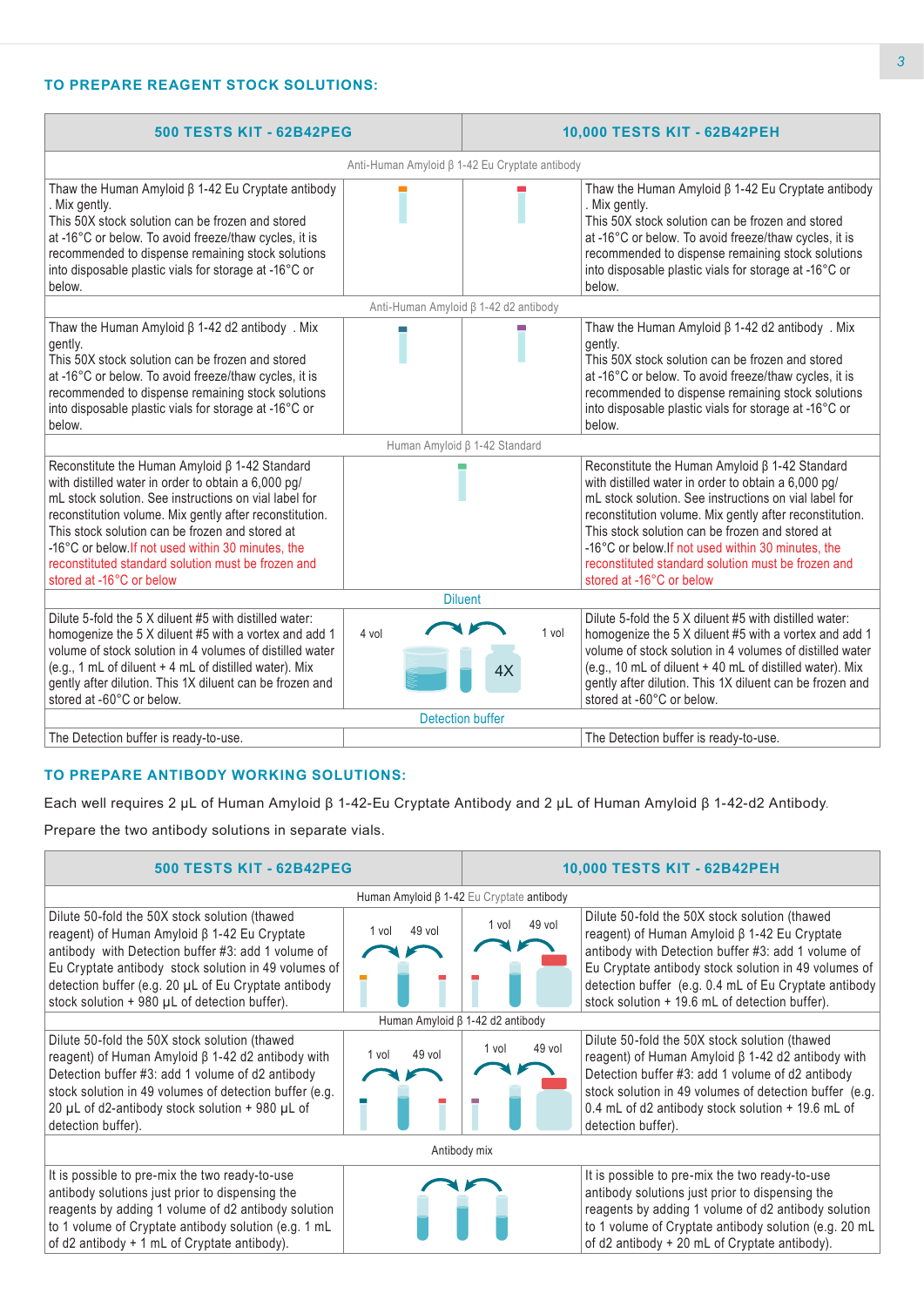# **TO PREPARE STANDARD WORKING SOLUTIONS:**

• Each well requires 16 µL of standard.

• Dilute the standard stock solution serially with diluent #5 (1X) but we strongly recommend diluting in the medium used for the preparation of the samples.

• If culture medium is used to dilute the standard, we recommend to supplement it with serum (2 to 10%) or BSA (0.2 to 1%) in order to avoid Human Amyloid β 1-42 sticking to assay plates.

• In order to check for a potential interference effect from your own assay buffer when using the assay for the first time, we highly recommend the parallel preparation of a standard curve in your own supplemented cell culture medium and in diluent #5 (1X).

• In order to counteract any standard sticking, we recommend changing tips between each dilution.

### A recommended standard dilution procedure is listed and illustrated below:

Dilute the standard stock solution 3-fold with diluent; this yields the Standard Max solution (2,000 pg/mL)

Dilute the standard stock solution 3-fold with diluent #5 (1X) to prepare high standard (Std 7): e.g. take 100 µL of standard stock solution and add it to 200 uL of diluent #5 (1X). Mix gently.

Use the high standard (Std 7) to prepare the standard curve using 1/1.8 serial dilutions as follows:

- Dispense 80 µL of diluent #5 (1X) in each vial from Std 6 to Std 0.
- Add 100 µL of standard to 80 µL of diluent #5 (1X), mix gently and repeat the 1/1.8 serial dilution to make standard solutions: std6, std5, std4, std3, std2, std1.

This will create 7 standards for the analyte. Std 0 (Negative control) is diluent #5 (1X) or appropriate culture medium alone.





diluent #5 (1X) or appropriate medium

| <b>STANDARD</b>                | <b>SERIAL DILUTIONS</b>                        | <b>HUMAN AMYLOID β 1-42</b><br><b>WORKING SOLUTIONS (pg/mL)</b> |
|--------------------------------|------------------------------------------------|-----------------------------------------------------------------|
| <b>Standard Stock solution</b> | Reconstituted Iyophilisate                     | 6 0 0 0                                                         |
| Standard 7                     | 100 µL stock solution + 200 µL Diluent #5 (1X) | 2000                                                            |
| Standard 6                     | 100 µL standard $7 + 80$ µL Diluent #5 (1X)    | 1 1 1 1                                                         |
| Standard 5                     | 100 µL standard $6 + 80$ µL Diluent #5 (1X)    | 617                                                             |
| Standard 4                     | 100 µL standard $5 + 80$ µL Diluent #5 (1X)    | 343                                                             |
| Standard 3                     | 100 µL standard $4 + 80$ µL Diluent #5 (1X)    | 191                                                             |
| Standard 2                     | 100 µL standard 3 + 80 µL Diluent #5 (1X)      | 106                                                             |
| Standard 1                     | 100 µL standard $2 + 80$ µL Diluent #5 (1X)    | 59                                                              |
| Standard 0                     | 100 µL Diluent #5 (1X)                         |                                                                 |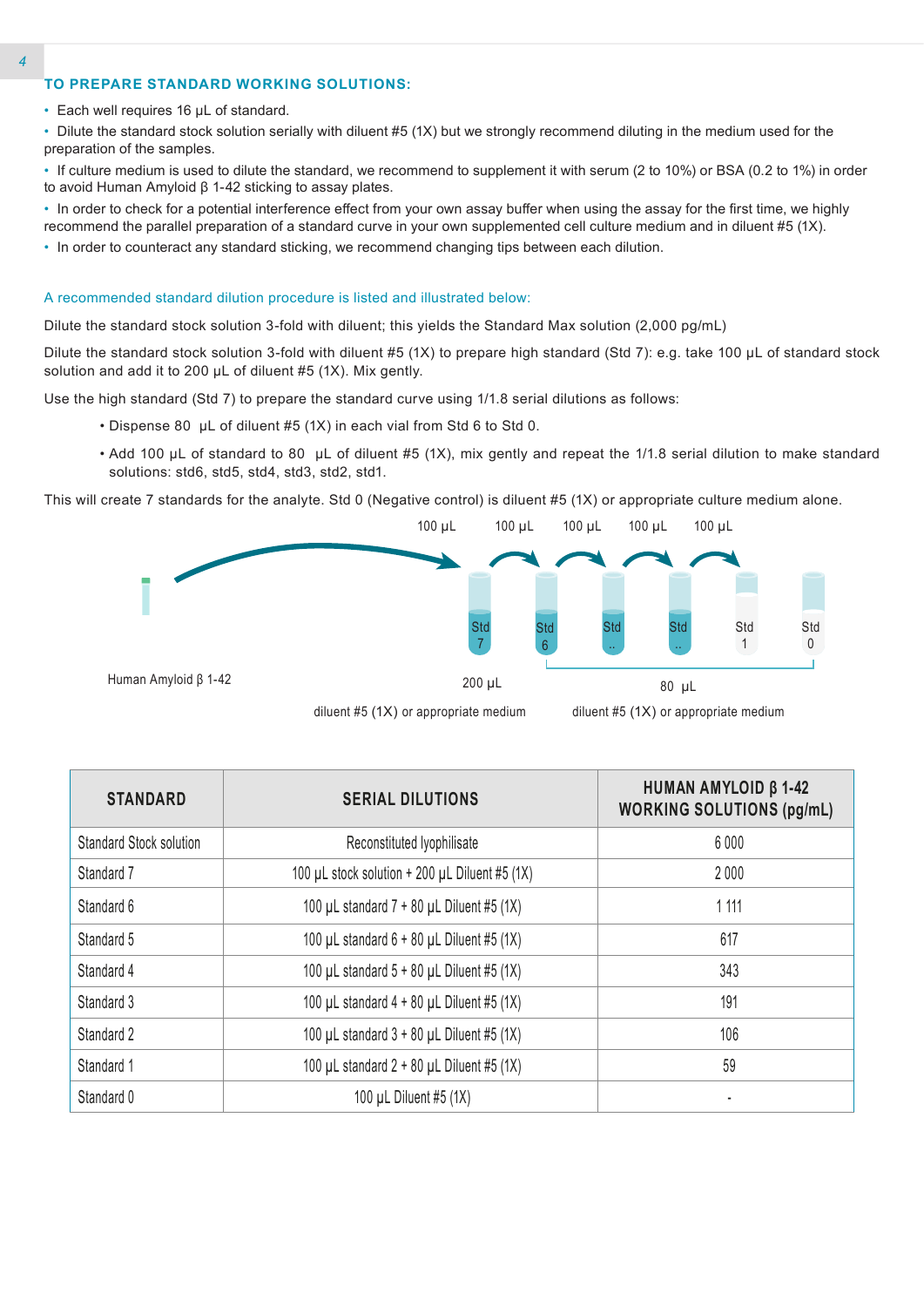# **TO PREPARE SAMPLES:**

• Each well requires 16 µL of sample.

• Just after their collection, put the samples at 4°C and test them immediately. For later use, samples should be dispensed into disposable plastic vials and stored at -60°C or below. Avoid multiple freeze/thaw cycles.

• Cell supernatants must be prepared using a culture medium supplemented with serum (2 to 10%) or BSA (1%) to avoid Human Amyloid β 1-42 sticking to culture vessels. As Human Amyloid β 1-42 is prone to degradation, addition of antiprotease inhibitor cocktail can be beneficial.

• Samples with a concentration above the highest standard (Std 7) must be diluted diluent #5 (1X) in your appropriate sample medium, prepared, as recommended above.

• To obtain additional information or support, please contact the HTRF technical support team at cisbio.com/contact-us

# **ASSAY PROTOCOL**

|                | Standard (Std 0 - Std 7)                                                                                   | <b>Samples</b>                                                 |  |  |  |
|----------------|------------------------------------------------------------------------------------------------------------|----------------------------------------------------------------|--|--|--|
| Step           | Dispense 16 $\mu$ L of each Human Amyloid $\beta$ 1-42 standard<br>(Std 0 - Std 7) into each standard well | Dispense 16 µL of each sample into each sample well            |  |  |  |
| $\sim$<br>Step | Add 2 $\mu$ L of Human Amyloid $\beta$ 1-42 d2 antibody working solution to all wells                      |                                                                |  |  |  |
| Step 3         | Add 2 $\mu$ L of Human Amyloid $\beta$ 1-42 Eu Cryptate antibody working solution to all wells             |                                                                |  |  |  |
| Step           | Seal the plate and incubate overnight @ RT                                                                 |                                                                |  |  |  |
| S<br>Step      |                                                                                                            | Remove the plate sealer and read on an HTRF® compatible reader |  |  |  |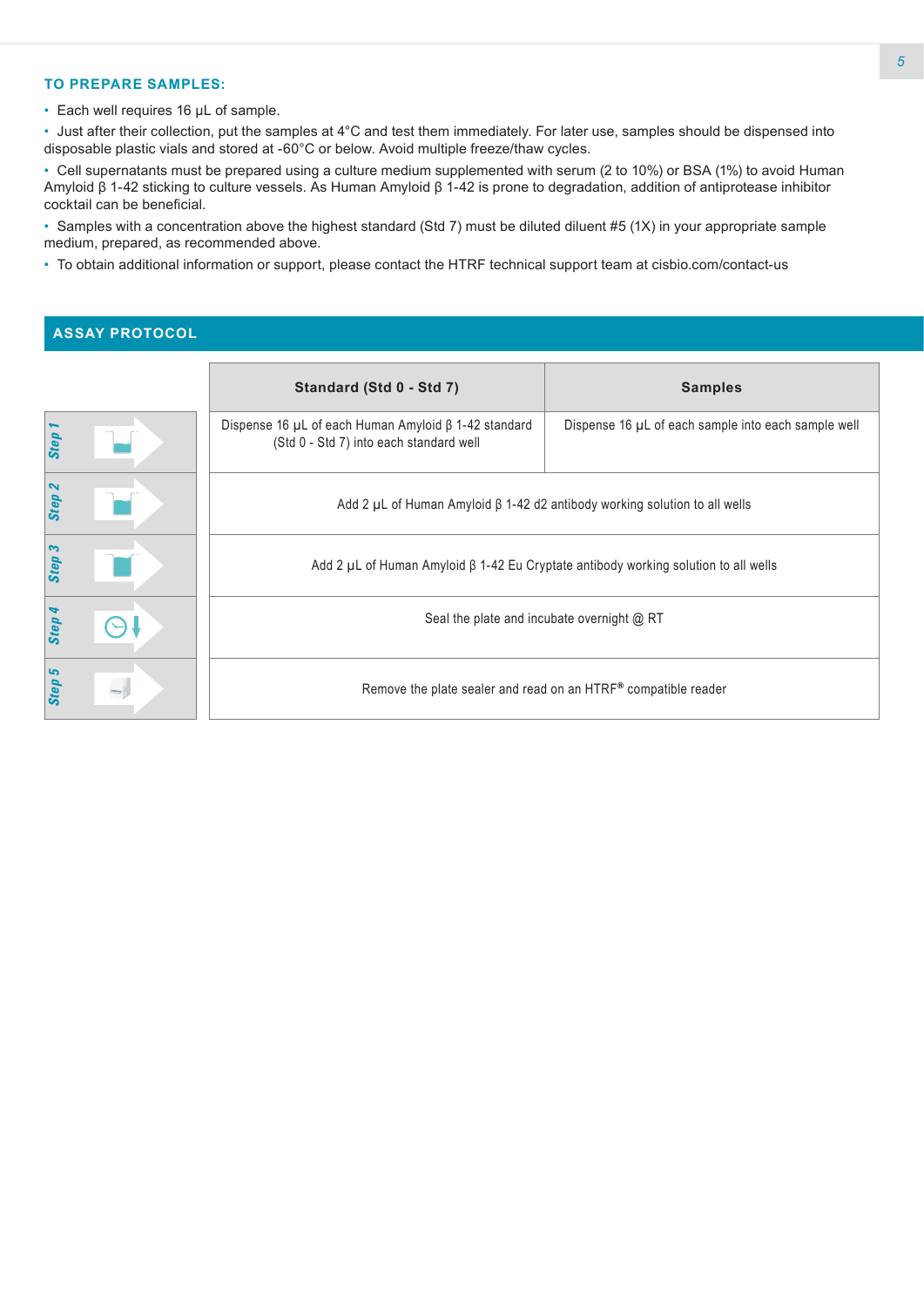|   | 1                                                                                             | $\overline{2}$ | 3              | 4                                                                                                                                                                                                                                                                                             | 5              | 6              |
|---|-----------------------------------------------------------------------------------------------|----------------|----------------|-----------------------------------------------------------------------------------------------------------------------------------------------------------------------------------------------------------------------------------------------------------------------------------------------|----------------|----------------|
|   | 16 µL Std 0 (Negative control)                                                                |                |                | 16 µL Sample 1                                                                                                                                                                                                                                                                                |                |                |
|   | $\Delta$ 2 µL Human Amyloid $\beta$ 1-42-d2<br>2 μL Human Amyloid β 1-42-Eu<br>Cryptate       | Repeat Well A1 | Repeat Well A1 | 2 µL Human Amyloid ß 1-42-d2<br>$2$ µL Human Amyloid $\beta$ 1-42-Eu<br>Cryptate                                                                                                                                                                                                              | Repeat Well A4 | Repeat Well A4 |
|   | 16 µL Std 1                                                                                   |                |                | 16 µL Sample 2                                                                                                                                                                                                                                                                                |                |                |
|   | $\overline{B}$ 2 µL Human Amyloid $\beta$ 1-42-d2<br>2 μL Human Amyloid β 1-42-Eu<br>Cryptate | Repeat Well B1 | Repeat Well B1 | 2 µL Human Amyloid ß 1-42-d2<br>2 μL Human Amyloid β 1-42-Eu<br>Cryptate                                                                                                                                                                                                                      | Repeat Well B4 | Repeat Well B4 |
|   | 16 µL Std 2                                                                                   |                |                | 16 µL Sample 3                                                                                                                                                                                                                                                                                |                |                |
|   | C $2 \mu L$ Human Amyloid $\beta$ 1-42-d2<br>2 μL Human Amyloid β 1-42-Eu<br>Cryptate         | Repeat Well C1 | Repeat Well C1 | 2 μL Human Amyloid β 1-42-d2<br>2 μL Human Amyloid β 1-42-Eu<br>Cryptate                                                                                                                                                                                                                      | Repeat Well C4 | Repeat Well C4 |
|   | 16 µL Std                                                                                     |                |                | 16 µL Sample                                                                                                                                                                                                                                                                                  |                |                |
| D | $2$ µL Human Amyloid $\beta$ 1-42-d2<br>2 μL Human Amyloid β 1-42-Eu<br>Cryptate              | Repeat Well D1 | Repeat Well D1 | 2 μL Human Amyloid β 1-42-d2<br>$2$ µL Human Amyloid $\beta$ 1-42-Eu<br>Cryptate                                                                                                                                                                                                              | Repeat Well D4 | Repeat Well D4 |
|   | 16 µLStd                                                                                      |                |                | 16 µL Sample                                                                                                                                                                                                                                                                                  |                |                |
|   | $\overline{E}$ 2 µL Human Amyloid $\beta$ 1-42-d2<br>2 μL Human Amyloid β 1-42-Eu<br>Cryptate | Repeat Well E1 | Repeat Well E1 | 2 μL Human Amyloid β 1-42-d2<br>2 μL Human Amyloid β 1-42-Eu<br>Cryptate                                                                                                                                                                                                                      | Repeat Well E4 | Repeat Well E4 |
|   | 16 µL Std                                                                                     |                |                | 16 µL Sample                                                                                                                                                                                                                                                                                  |                |                |
| F | $2$ µL Human Amyloid $\beta$ 1-42-d2<br>2 μL Human Amyloid β 1-42-Eu<br>Cryptate              | Repeat Well F1 | Repeat Well F1 | 2 μL Human Amyloid β 1-42-d2<br>2 μL Human Amyloid β 1-42-Eu<br>Cryptate                                                                                                                                                                                                                      | Repeat Well F4 | Repeat Well F4 |
|   | 16 µL Std                                                                                     |                |                | 16 µL Sample                                                                                                                                                                                                                                                                                  |                |                |
|   | G $2 \mu L$ Human Amyloid $\beta$ 1-42-d2<br>2 μL Human Amyloid β 1-42-Eu<br>Cryptate         | Repeat Well G1 | Repeat Well G1 | 2 μL Human Amyloid β 1-42-d2<br>2 μL Human Amyloid β 1-42-Eu<br>Cryptate                                                                                                                                                                                                                      | Repeat Well G4 | Repeat Well G4 |
|   | 16 µL Std                                                                                     |                |                | 16 µL Sample                                                                                                                                                                                                                                                                                  |                |                |
| н | $\sqrt{2}$ µL Human Amyloid $\beta$ 1-42-d2<br>2 μL Human Amyloid β 1-42-Eu<br>Cryptate       | Repeat Well H1 | Repeat Well H1 | $1\mid 2\mid 3\mid 4$ $\mid$ $\mid$ 6 $\mid$ 7 $\mid$ 8 $\mid$ 9 $\mid$ 10 $\mid$ 11 $\mid$ 12 $\mid$ 13 $\mid$ 14 $\mid$ 15 $\mid$ 16 $\mid$ 17 $\mid$ 18 $\mid$ 19 $\mid$ 20 $\mid$ 21 $\mid$ 22 $\mid$ 23 $\mid$ 24<br>$\frac{2 \mu L \frac{A}{B}}{2 \mu L \frac{B}{C}}$<br>$\overline{D}$ |                |                |

L M N O P Q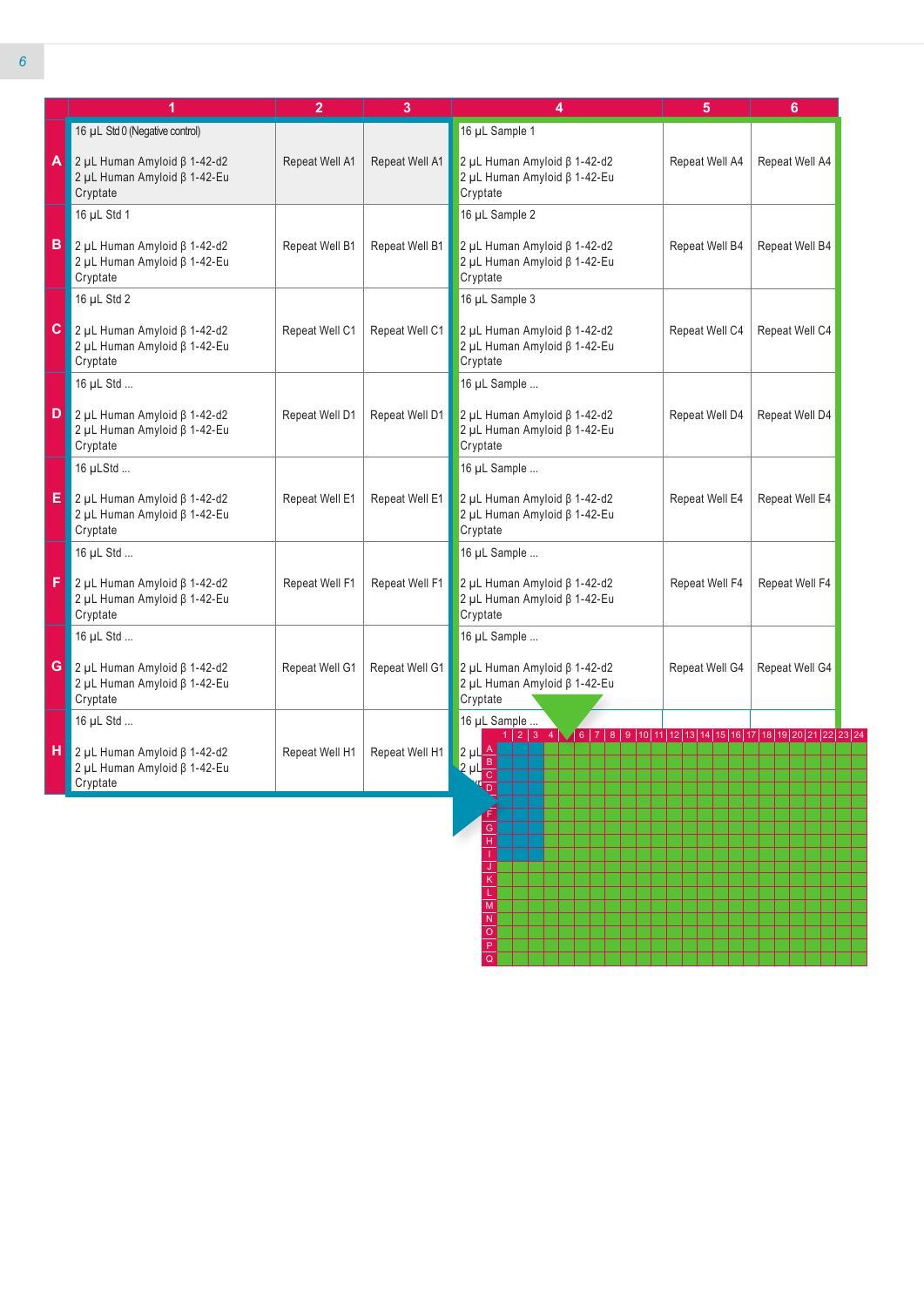# **DATA REDUCTION**

1. Calculate the ratio of the acceptor and donor emission signals for each individual well.

Ratio = 
$$
\frac{\text{Signal 665 nm}}{\text{Signal 620 nm}} \times 10^4
$$

2. Calculate the % CVs. The mean and standard deviation can then be worked out from ratio replicates.

$$
CV (%) = \frac{Standard deviation}{Mean Ratio} \times 100
$$

For more information about data reduction, please visit http://www.cisbio.com/htrf-ratio-and-data-reduction

# **RESULTS**

This data must not be substituted for the data obtained in the laboratory and should be considered only as an example. Results may vary from one HTRF® compatible reader to another.

Standard curve fitting with the 4 Parameter Logistic (4PL) model (no weighting):

|                               |           |       |                    | Hulliall Alliyiold p 1-42 Stariuaru curve     |
|-------------------------------|-----------|-------|--------------------|-----------------------------------------------|
|                               | Ratio (1) | CV(2) | <b>DELTA RATIO</b> | $15000 -$                                     |
| Standard 0 - Negative control | 854       | 5%    | 0                  |                                               |
| Standard 1 - 59 pg/mL         | 1119      | 3%    | 265                |                                               |
| Standard 2 - 106 pg/mL        | 1340      | 2%    | 486                | Ratio<br>$10000 -$                            |
| Standard 3 - 191 pg/mL        | 1700      | 3%    | 846                | Delta                                         |
| Standard 4 - 343 pg/mL        | 2499      | 5%    | 1645               | $5000 -$                                      |
| Standard 5 - 617 pg/mL        | 3922      | $1\%$ | 3 0 6 8            |                                               |
| Standard 6 - 1,111 pg/mL      | 6784      | 3%    | 5930               |                                               |
| Standard 7 - 2,000 pg/mL      | 11809     | 2%    | 10 954             | 1 0 0 0<br>1500<br>500<br>2 0 0 0<br>0        |
|                               |           |       |                    | 2 500<br><u> [Human Amyloid ß 1-42] po/ml</u> |